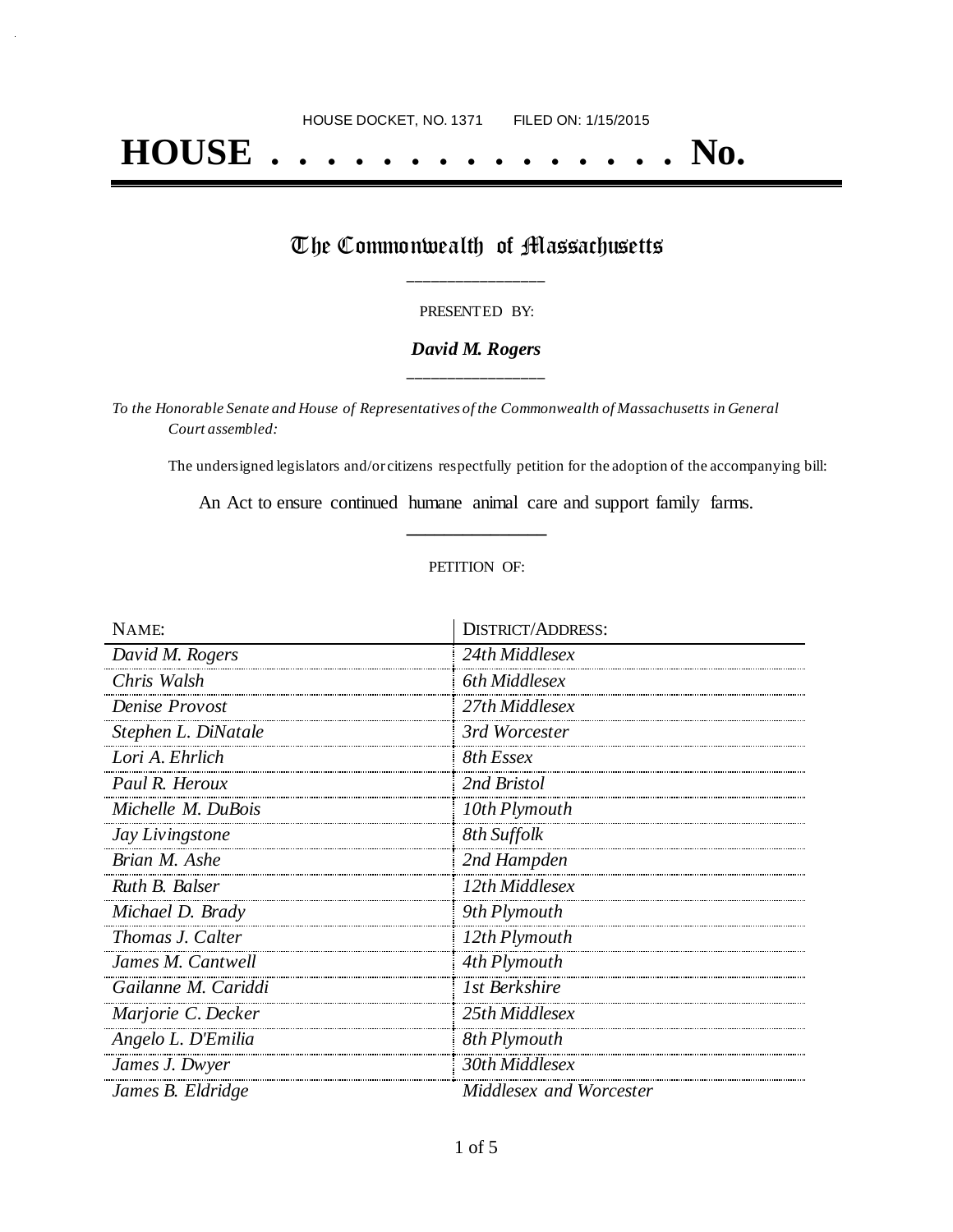| Sean Garballey            | 23rd Middlesex                         |  |
|---------------------------|----------------------------------------|--|
| Jonathan Hecht            | 29th Middlesex                         |  |
| Kay Khan                  | 11th Middlesex                         |  |
| Jason M. Lewis            | <b>Fifth Middlesex</b>                 |  |
| Timothy R. Madden         | <b>Barnstable, Dukes and Nantucket</b> |  |
| Brian R. Mannal           | 2nd Barnstable                         |  |
| Joseph D. McKenna         | 18th Worcester                         |  |
| <b>Paul McMurtry</b>      | 11th Norfolk                           |  |
| <b>Leonard Mirra</b>      | 2nd Essex                              |  |
| Frank A. Moran            | 17th Essex                             |  |
| Alice Hanlon Peisch       | 14th Norfolk                           |  |
| William Smitty Pignatelli | 4th Berkshire                          |  |
| Daniel J. Ryan            | 2nd Suffolk                            |  |
| <b>Tom Sannicandro</b>    | 7th Middlesex                          |  |
| Timothy J. Toomey, Jr.    | 26th Middlesex                         |  |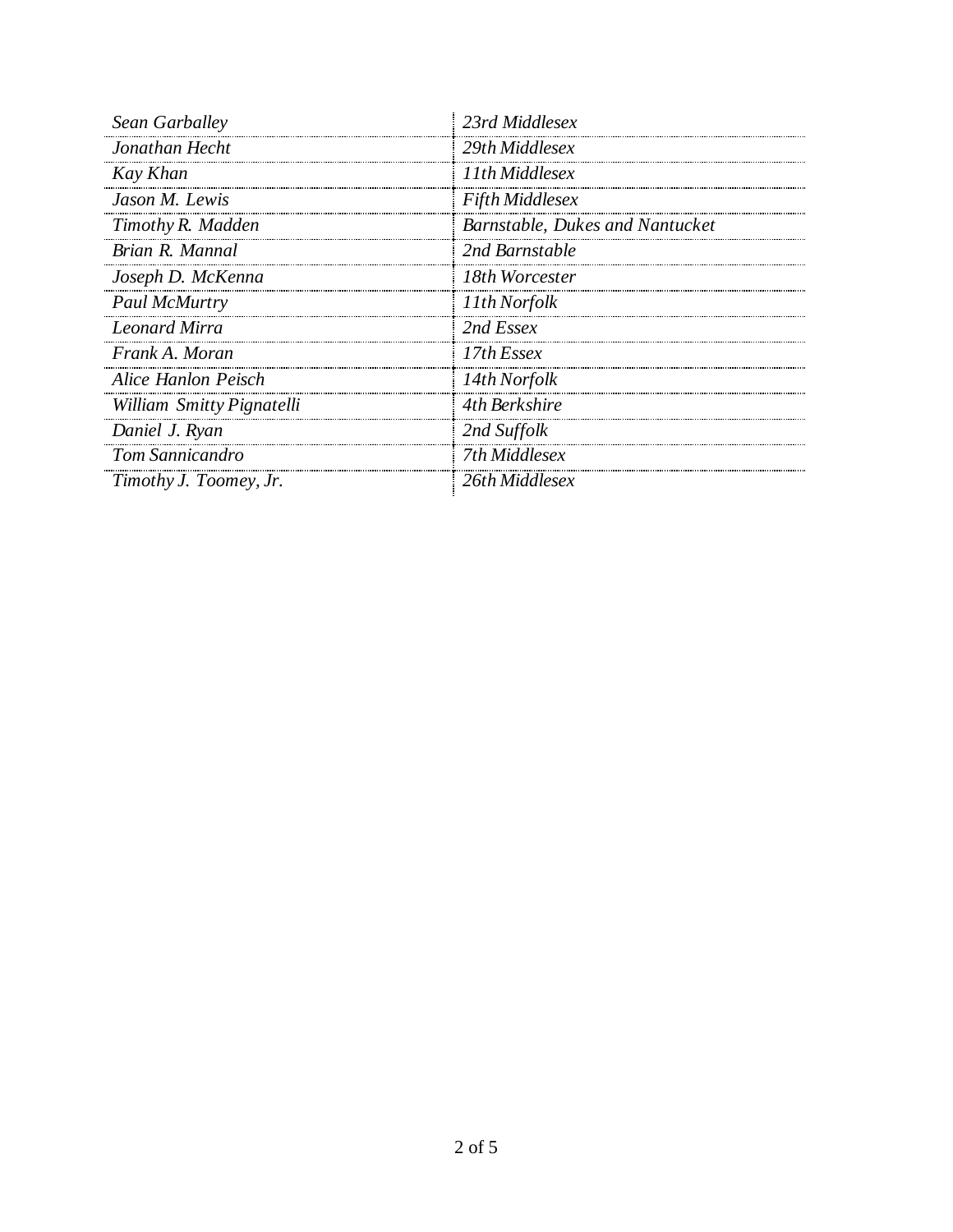## **HOUSE . . . . . . . . . . . . . . . No.**

[Pin Slip]

### The Commonwealth of Massachusetts

**In the One Hundred and Eighty-Ninth General Court (2015-2016) \_\_\_\_\_\_\_\_\_\_\_\_\_\_\_**

**\_\_\_\_\_\_\_\_\_\_\_\_\_\_\_**

An Act to ensure continued humane animal care and support family farms.

*Be it enacted by the Senate and House of Representatives in General Court assembled, and by the authority of the same, as follows:*

| SECTION 1. Chapter 272 of the General Laws is hereby amended by adding the |  |
|----------------------------------------------------------------------------|--|
|----------------------------------------------------------------------------|--|

2 following section:--

3 Section 106.

4

5 (a) The purpose of this section, subject to exceptions, is to prohibit the confinement of 6 farm animals in a manner that does not allow them to turn around freely, lie down, stand up, and 7 fully extend their limbs.

 (b) Notwithstanding any other provision of law, a person is guilty of unlawful confinement of a covered farm animal if the person is a farm owner or operator who knowingly tethers or confines any covered animal, on a farm, for all or the majority of any day, in a manner that prevents such animal from:

12 (1) Lying down, standing up, and fully extending his or her limbs; and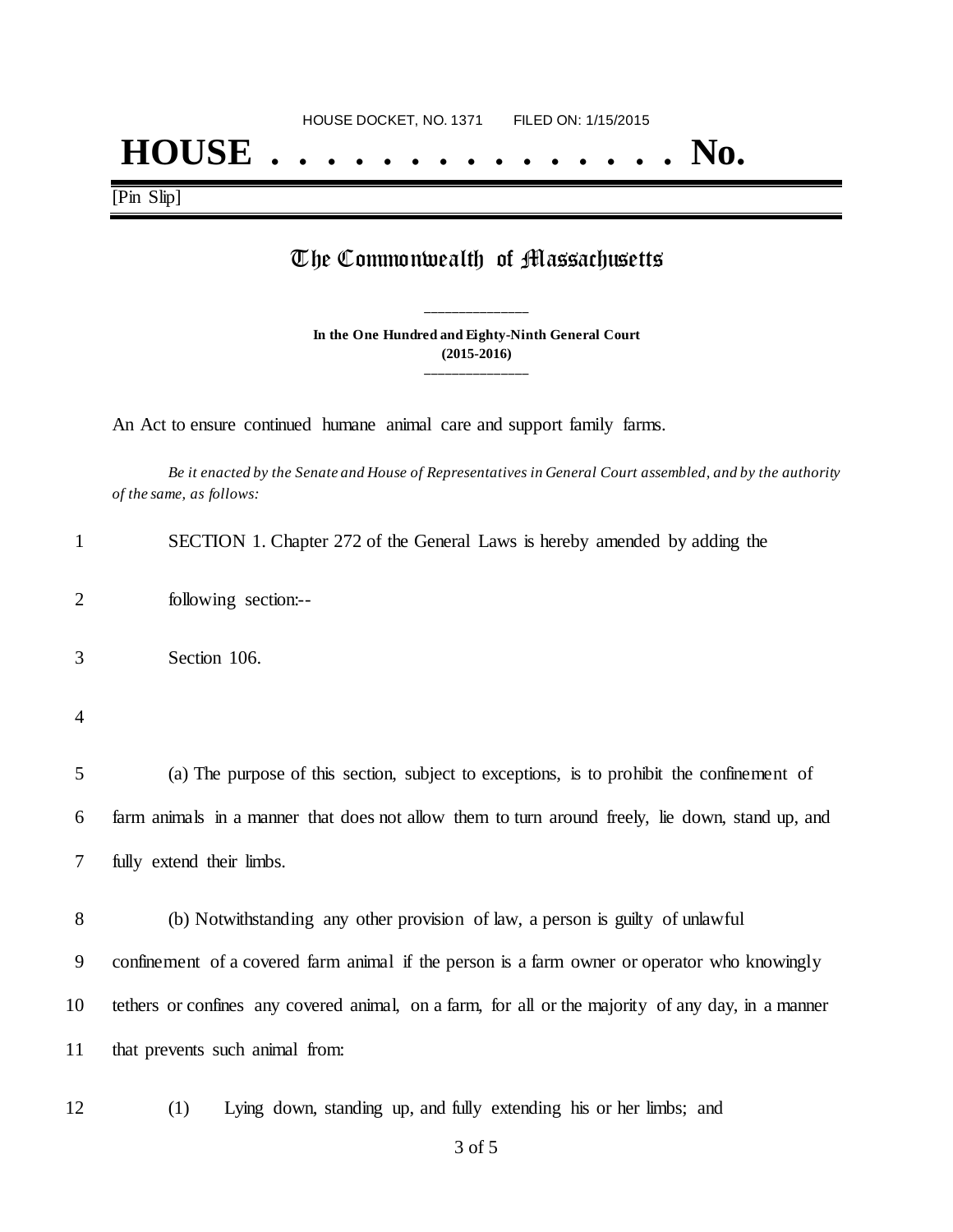| 13 | (2)                  | Turning around freely.                                                                |
|----|----------------------|---------------------------------------------------------------------------------------|
| 14 |                      | (c) This section shall not apply:                                                     |
| 15 |                      | (1) During medical, scientific, or agricultural research.                             |
| 16 |                      | (2) During examination, testing, individual treatment or operation for veterinary     |
| 17 | purposes.            |                                                                                       |
| 18 |                      | (3) During transportation.                                                            |
| 19 |                      | (4) During rodeo exhibitions, state or county fair exhibitions, 4-H programs, and     |
| 20 | similar exhibitions. |                                                                                       |
| 21 |                      | (5) During the slaughter of a covered animal in accordance with the provisions of     |
| 22 |                      | Chapter 94, sections 139C and 139D of the General Laws, and other applicable laws and |
| 23 | regulations.         |                                                                                       |
| 24 |                      | (6) To a pig during the seven-day period prior to the pig's expected date of giving   |
| 25 | birth.               |                                                                                       |
| 26 |                      | (d) For the purposes of this section:                                                 |
| 27 |                      | (1) "Calf raised for veal" means any calf of the bovine species kept for the          |
| 28 |                      | purpose of producing the food product described as veal.                              |
| 29 |                      | (2) "Covered animal" means any pig during pregnancy, or calf raised for veal who      |
| 30 | is kept on a farm.   |                                                                                       |